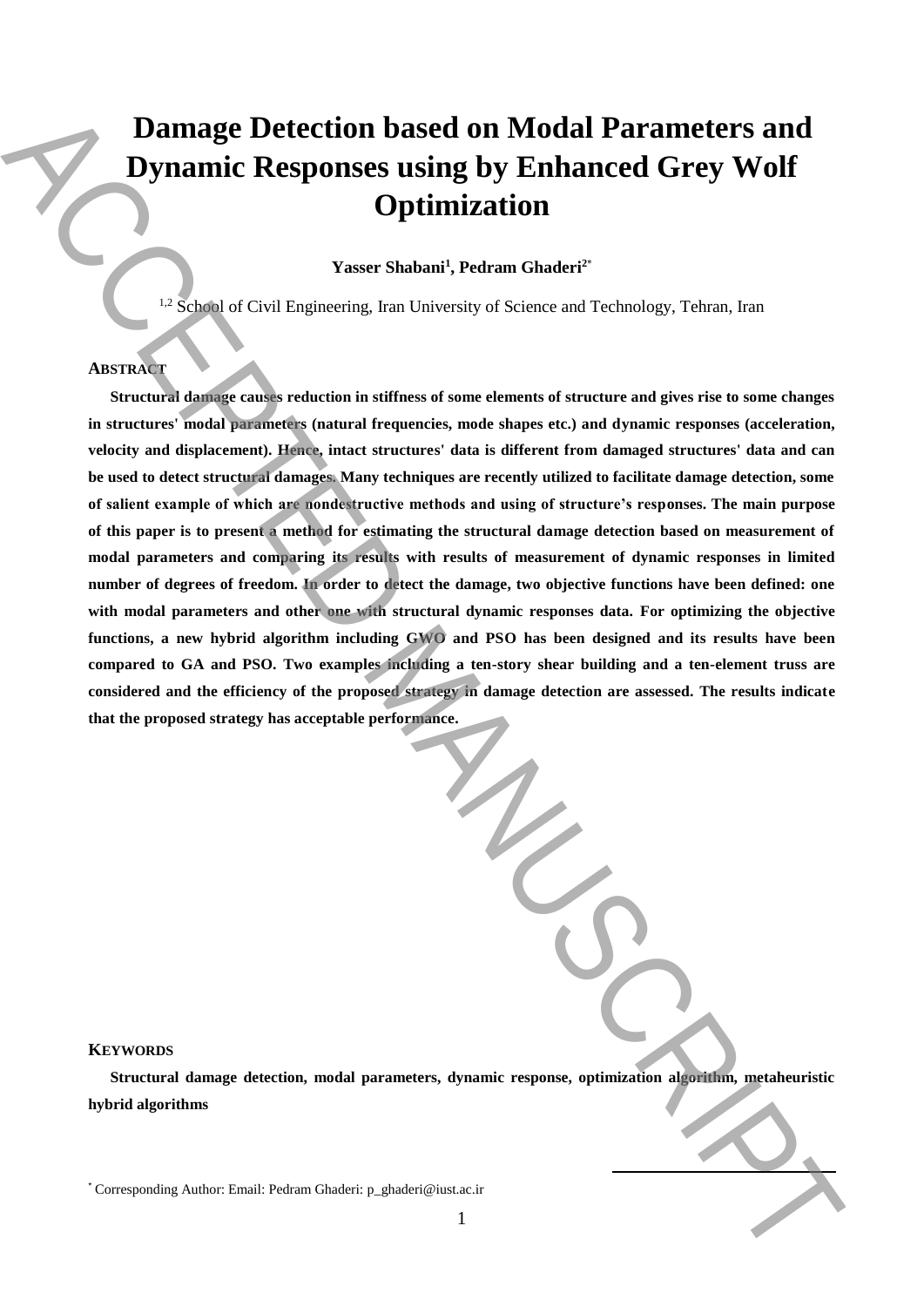## **1. Introduction**

Damages to the elements of a structure may be caused by sudden incidents, such as earthquakes or high winds, or may be gradually occurred due to deterioration and bad maintenance [1, 2]. The main purpose of this paper is to present a new method for estimating the structural damages based on measurement of modal parameters or system's response and comparing them with the supposed response of the undamaged structure. In order to detect damages in civil structures two objective functions have been defined: one with modal parameters and the other one with the measured acceleration of the roof. In order to minimize the objective functions, a new hybrid algorithm based on Gray Wolf Optimization (GWO) and Particle Swarm Optimization (PSO) is proposed. The performance of this method in damage identification is compared to Genetic Algorithm (GA) and PSO. Fundamentos of a theoretical control in the control interaction of the control interaction of a matter expected by the control interaction of the control interaction of the control interaction of the control interaction o

## **2. Proposed Method for Damage Detection Problem**

The modal properties of a structure are found from the following eigenvalue problem:

$$
K\phi_i - \omega_i^2 M\phi_i = 0
$$
 (1)

When an element of the structure is damaged, its stiffness is changed as (2). Here  $d_e \in [0, +1]$  denotes

the damage index.

$$
k_d^e = k^e (1 - d_e)
$$

The values of the damage indices are found by a smart trial and error procedure. first a set of estimated values for the damage indices are assumed. Then, the response of the structure is computed for those indices. Next, that response is compared with the real measured response of the structure. This is performed by the objective function. Smaller value of the objective function means that the estimated indices are close to their real value. Based on the objective function's value the estimations of the indices are updated. This procedure is continued until a desired accuracy is reached. The objective function (3) and (4) are used in this study. They are defined using the natural frequencies and the measured acceleration of the roof.

$$
f_1 = \sum_{i=1}^{N} \left| \omega_{m,i} - \omega_{c,i} \right| / \left| \omega_{m,i} \right|
$$
 (3)  

$$
f_2 = \left( \int_{t=0}^{T} \left| a_m - a_c \right| dt \right) / \left( \int_{t=0}^{T} \left| a_m \right| dt \right)
$$
 (4)

The damage indices are estimated by searching for a minimal solution of the objective functions. For this purpose, a new hybrid of Gray Wolf Optimization algorithm (GWO) and Particle Swarm Optimization (PSO) is presented in this study.

#### 2.1. Particle Swarm Optimization Algorithm

This algorithm [3] can be summarized as follows: 1) Generate initial population and evaluate its fitness using the objective function. 2) Determine best-so-far solutions. 3) Update locations and velocities of the new solutions. 4) Iterate the above steps until a desired termination condition is met. The required equations are summarized below:

$$
x_i = [x_{i1}, x_{i2}, ..., x_{iD}] \tag{5}
$$

$$
X = \{x_1, x_2, ..., x_N\}
$$
 (6)

$$
x_i(t+1) = x_i(t) + v_i(t+1)
$$
\n(7)

$$
V_i(t+1) = w v_i(t) + r_i c_i (p_i(t) - x_i(t))
$$
\n(8)

$$
+ r2c2(pg(t) - xi(t))
$$

$$
w = w_{\text{max}} - (w_{\text{max}} - w_{\text{min}}) \times t / T \tag{9}
$$

### 2.2. Gray Wolf Optimization Algorithm

The first, second and third best solutions are labeled as  $\alpha$ ,  $\beta$  and  $\delta$ . The rest proper solutions are labeled as γ. The required equations for generating new solutions are summarized below:

$$
\vec{D} = |\vec{C} \cdot \vec{X}_p(t) - \vec{X(t)}|
$$
\n(10)

$$
\overrightarrow{X}(t+1) = \overrightarrow{X}_p(t) - \overrightarrow{A} \cdot \overrightarrow{D}
$$
 (11)

$$
\vec{A} = 2\vec{a} \cdot \vec{r}_1 - \vec{a} \tag{12}
$$

$$
\vec{C} = 2.\vec{r}_2 \tag{13}
$$

$$
D_{\alpha} = | \overrightarrow{C} \cdot \overrightarrow{X}_{\alpha} - \overrightarrow{X} | , D_{\beta} = | \overrightarrow{C}_{2} \cdot \overrightarrow{X}_{\beta} - \overrightarrow{X} | ,
$$
\n(14)

$$
D_s = |C_3 \cdot X_3 - X|
$$
  
\n
$$
X_1 = X_a - A_1 \cdot (D_a), \quad X_2 = X_p - A_2 \cdot (D_p),
$$
 (15)

$$
X_3 = X_{\delta} - A_3 \cdot (D_{\delta})
$$

$$
X(t+1) = (X_1 + X_2 + X_3) / 3
$$
 (16)

2.3. Proposed Algorithm (GW-PS)

Figure 1 presents the flowchart of the proposed algorithm. It is named GW-PS and is based on the Gray Wolf Optimization Algorithm enhanced by elements from Particle Swarm Optimization algorithm.

#### **3. Numerical Example**

A 10-story building is subjected to El Centro (1940)

*D*

→

δ

(2)